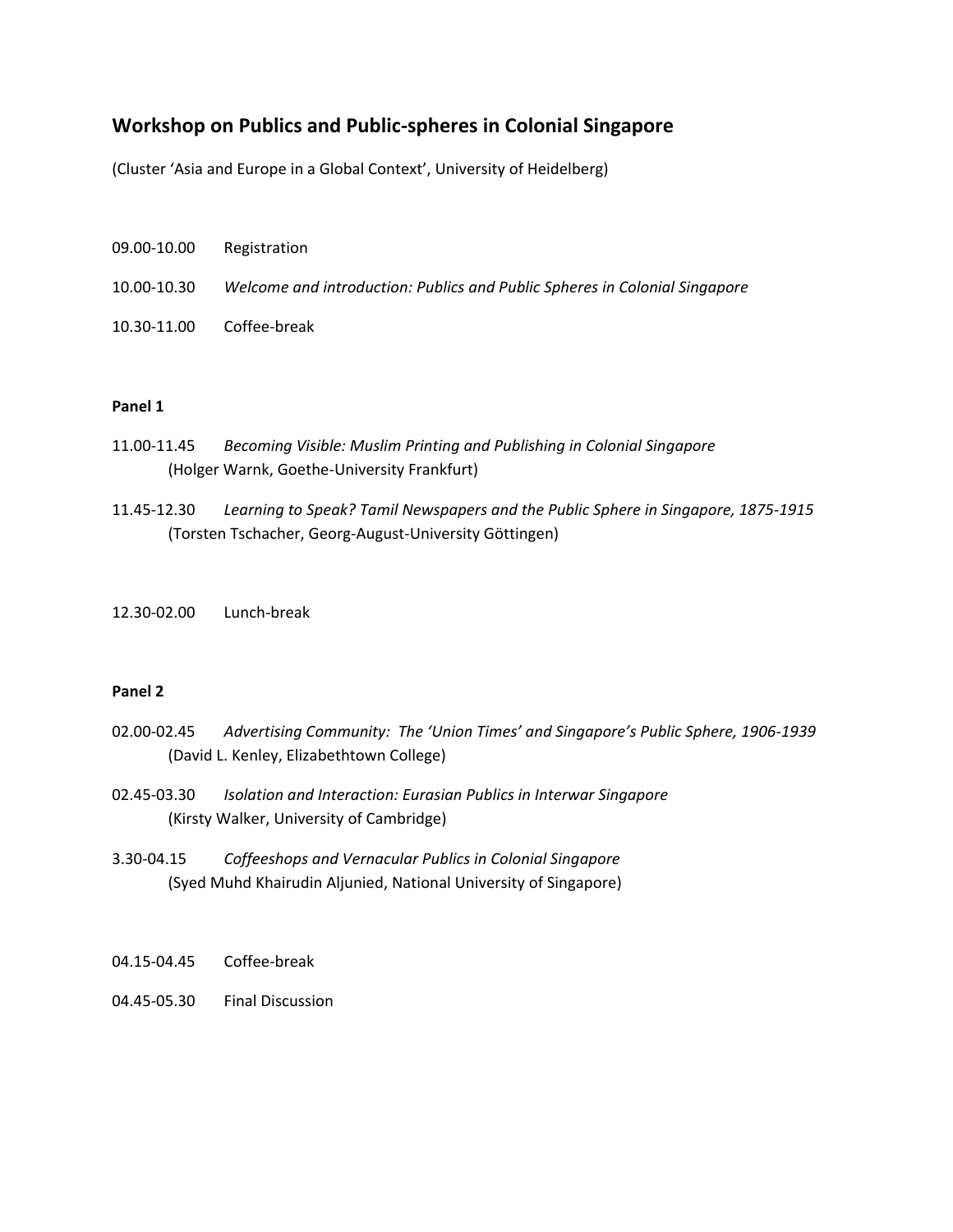### *Becoming Visible: Muslim Printing and Publishing in Colonial Singapore*

Holger Warnk (FB 9: Southeast Asian Studies, Goethe‐University Frankfurt)

The Muslim printing and publishing scene was a fascinating sphere in colonial Singapore. Starting from modest beginnings in the late 1850s with lithographic printing presses, it soon developed into a bustling industry in the late 1870s. Although the vast majority of publications was written in Arabic‐Malay jawi script, neither the readers nor the booksellers and publishers necessarily were Malays. In fact, the majority of Singapore Muslim publishers up to the 1910s was of Javanese, Indian Muslim or Arab descent. Their outcome included first vernacular newspapers and a huge variety of books, while usually the print‐run followed popular tastes. Nor was the language always restricted to Malay – also titles with Islamic contents in Arab, Javanese, Sundanese or Indian languages were published.

With the appearance of the reformist journal Al-Imam in 1906 a major shift in Islamic publishing in Singapore and the Malay Peninsula in general appeared. While publishers in the decades before more or less printed what they could sell, afterwards the printing of newspapers, journals and books with a focus on Islam established itself as an important instrument of religious, social and – from the 1920s onwards – also of political changes.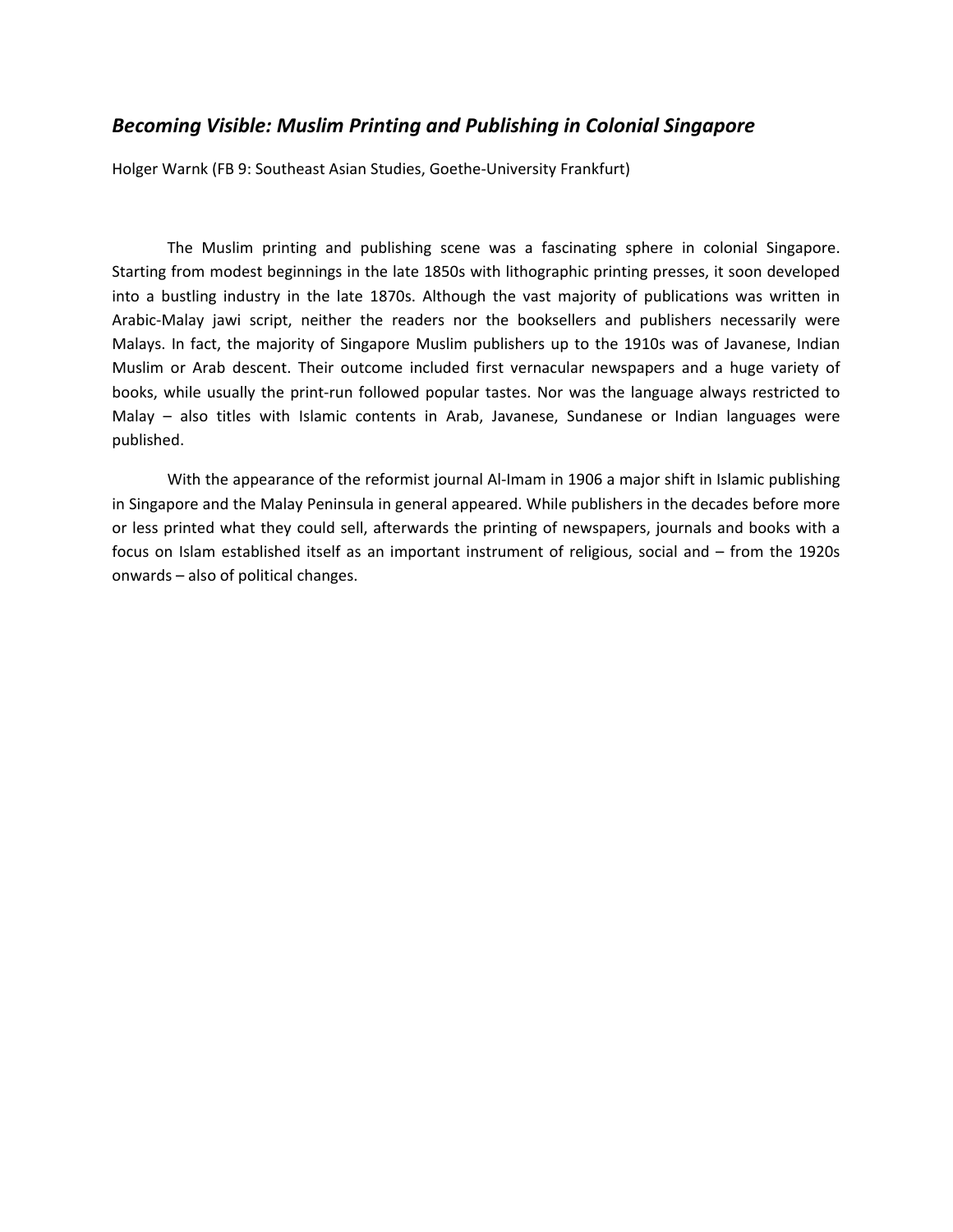## *Learning to Speak? Tamil Newspapers and the Public Sphere in Singapore, 1875‐ 1915*

Torsten Tschacher, Ph.D. (Centre for Modern Indian Studies, Georg‐August‐University, Göttingen)

Vernacular newspapers in colonial Singapore are often assumed, in an extension of Benedict Anderson's claims regarding the connection between the rise of nationalism and print‐capitalism, to have been closely linked to the formulation of community identities among Singapore's Asian population. An important role in this process is ascribed to the role of newspapers in bringing their readers into contact with discourses produced elsewhere in Asia, such as Chinese and Indian nationalism and pan-Islamism. This is supposed to have resulted both in a growing sense of difference among Asian Singaporeans as members of distinct and separate 'communities' and in a diasporic outlook of these communities as being more closely linked with China, India, or the Middle East, than with Singapore.

Taking the example of the Tamil press, this paper seeks to present a more nuanced picture of the rise of the vernacular press in Singapore. Rather than studying the Tamil newspapers of the 1930s, whose partisan support for various political movements in India is well known, the focus will be shifted to the period between the 1870s and the First World War. By locating the rise of a Tamil print-industry in the specific context of late-nineteenth century Singapore, I hope to show that the India-centeredness of the post‐World War One Tamil press was not the natural outcome of the rise of Tamil print‐ capitalism, but was shaped fundamentally by the asymmetries of Singapore's public sphere(s) in the late-nineteenth century. Looked at from this vantage point, the diasporic orientation of colonial Singapore's vernacular press appears less as the product of increased communication between different parts of Asia and Europe, but as a result of the misunderstandings, refusals, and failures to communicate transculturally in nineteenth‐century Singapore.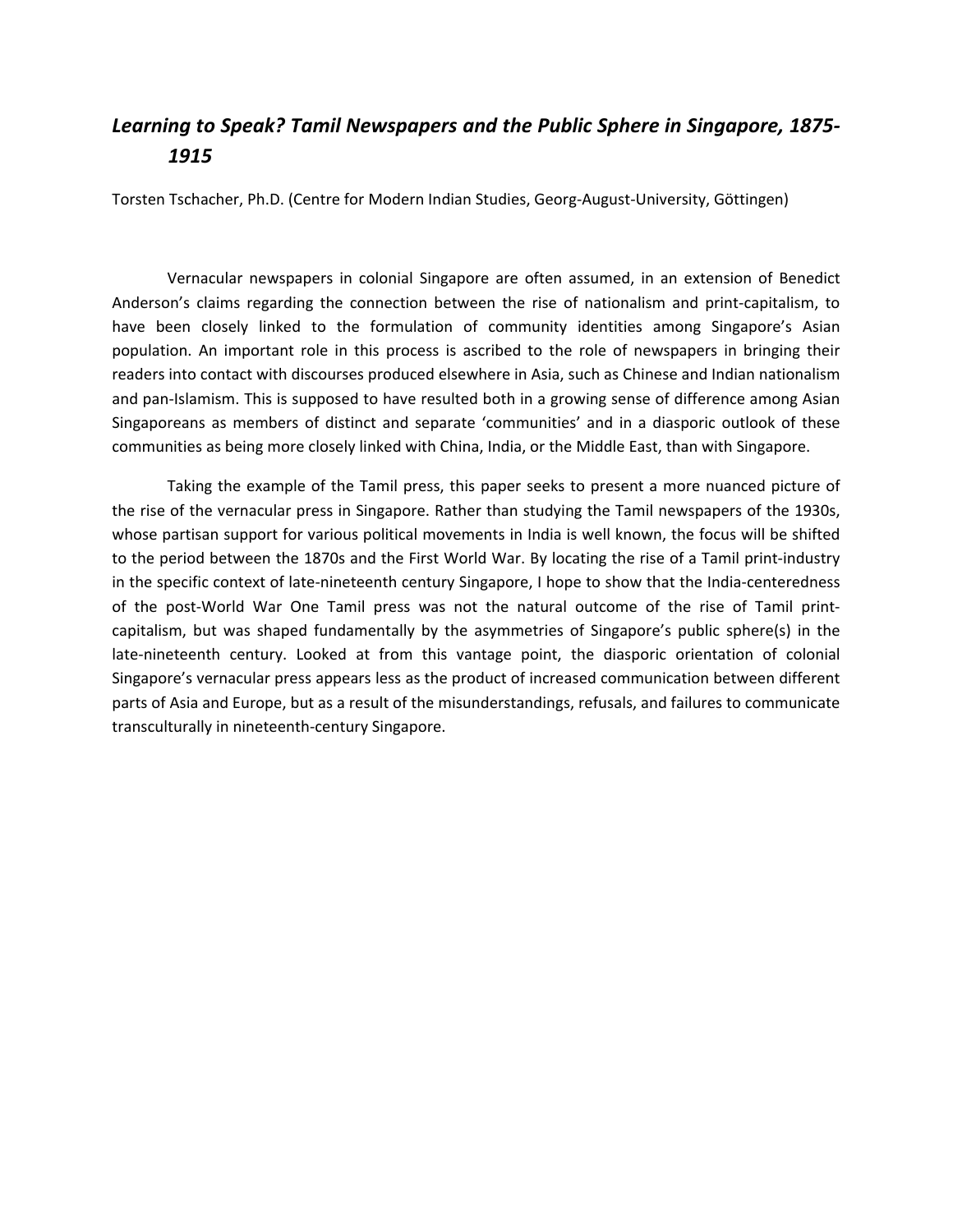# *Advertising Community: The 'Union Times' and Singapore's Public Sphere, 1906‐ 1939*

Associate Professor David L. Kenley (Department of History, Elizabethtown College)

Newspapers have long played an important role in Singapore's vernacular public sphere. Community elites used Chinese, Tamil, English, and Malay‐language publications to construct and deconstruct collective identity. At the same time, sub-elites used these same venues to challenge and contest a group's accepted "borders." It was not simply editors and writers that contributed to the "imagined community" of newspaper readers. Advertisers and illustrators also played an important and often overlooked role. Because businessmen desired to reach the largest possible audience, they designed their advertisements to transcend traditional social boundaries and expand the public sphere.

In this paper, I investigate the role newspaper advertisements played in early twentieth‐century Singapore. In particular, I analyze the Chinese-language "Union Times" (Zonghui bao, 总汇报) between 1906 and 1939 to understand the cross-cultural messages of these ads. In the process, I will examine what ideas they conveyed about gender, modernity, community inclusiveness, and civil society as they peddled wares within a multi‐cultural context.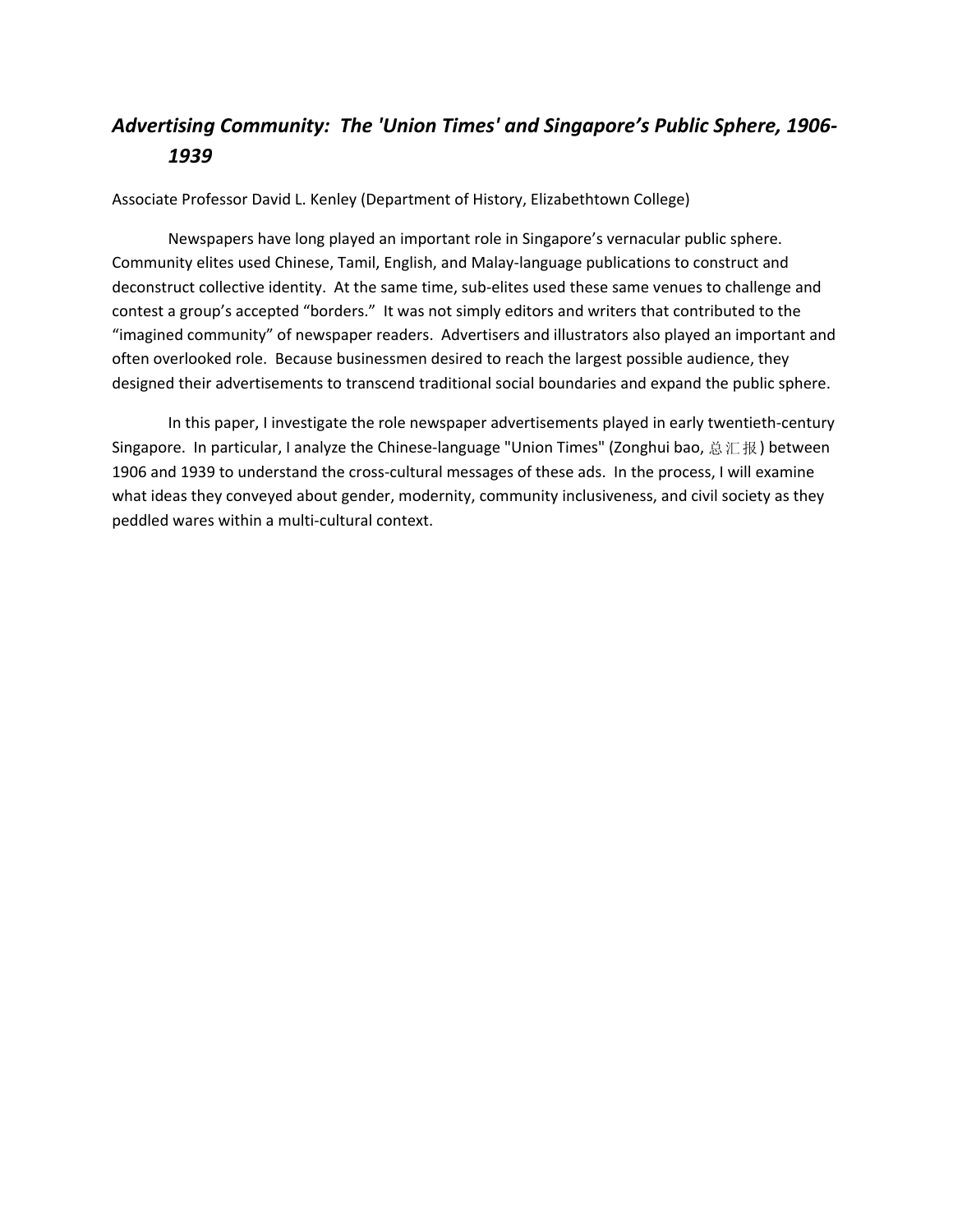#### *Isolation and Interaction: Eurasian Publics in Interwar Singapore*

Kirsty Walker (University of Cambridge)

From the late nineteenth century, through newspapers, journals, clubs and associations, Singapore's Eurasian elite had tentatively begun to articulate conceptions of their 'race', nationality and political rights. Many saw this gradual isolation as a conscious rejection of more cosmopolitan publics, by those who felt Eurasian interests were not sufficiently well represented. But these articulations were far from insular; the construction and evolution of Eurasian identity in Singapore was a product of interactions and debates with other communities - both within and beyond Malaya. Tracing these interactions in print, they appeared fragile, revealing tension and misunderstanding as well as mutual learning. By the interwar period, the Eurasian public sphere contained a spectrum of discordant opinions. Alongside narrow self‐interest and undisguised communalism, efforts were made by Eurasian leaders to align themselves with the other domiciled communities in Malaya. In addition to drawing inspiration from local debates, the Eurasian public sphere was shaped by long-held intellectual exchanges and kinship connections with other Eurasian communities across the Indian Ocean. The interwar period saw this network expand beyond the British Empire, as connections were made across Southeast Asia, and beyond.